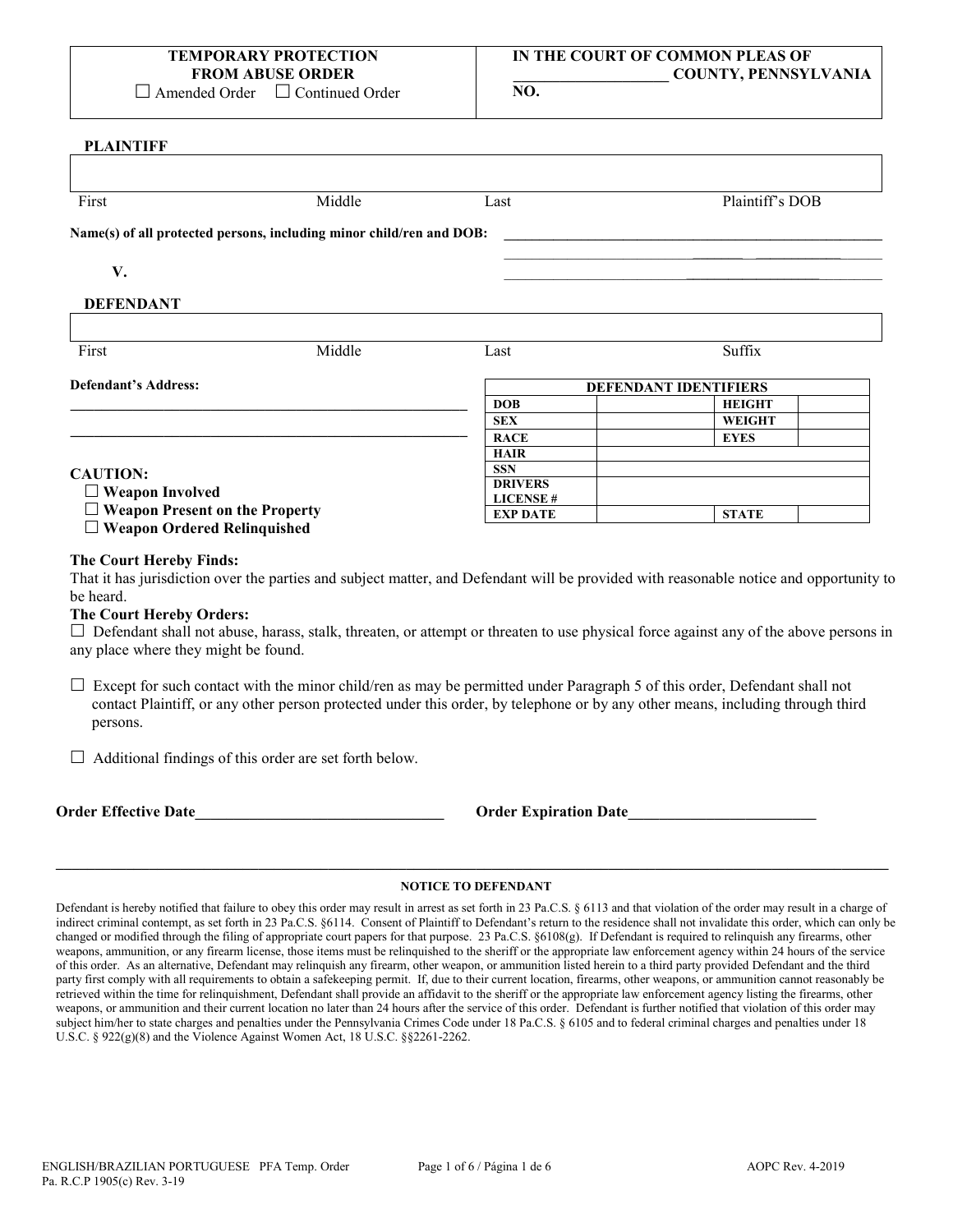### O (a) Réu (Ré) é notificado (a) por meio desta de que a falha em cumprir esta decisão judicial poderá resultar em prisão como definido em 23 Pa.C.S. § 6113 e que a violação da decisão pode resultar em cobrança de desacato criminal indireto à autoridade de acordo com 23 Pa.C.S. §6114. O consentimento do (a) Requerente para que o (a) Réu (Ré) retorne à residência não invalidará esta Ordem, que só poderá ser modificada ou alterada pelo Tribunal, mediante apresentação de documentos apropriados para tal propósito. 23 Pa.C.S. §6108(g). Se for exigido que o (a) Réu (Ré) entregue quaisquer armas de fogo, outras armas ou munições ou qualquer licença de armas de fogo, estes itens devem ser entregues ao à polícia ou autoridade adequada de cumprimento da lei dentro de 24 horas da entrega da citação. Como alternativa, o (a) Réu (Ré) poderá transferir quaisquer armas de fogo, outras armas ou munições listadas neste a um terceiro, contanto que o (a) Réu (Ré) e o terceiro obedeçam primeiro a todos os requisitos para obter uma permissão de posse de armas. Se as armas de fogo, outras armas ou munições não puderem ser razoavelmente recuperadas dentro do tempo para a entrega das mesmas, por causa do seu local atual, o (a) Réu (Ré) entregará uma declaração à polícia ou autoridade adequada de cumprimento da lei enumerando as armas de fogo, outras armas e munições e o seu local atual, não mais tardar do que 24 horas após ter sido intimado. O (a) Réu (Ré) é ainda notificado que uma infração desta Ordem poderá sujeita-lo (a) a acusações estatais e penalidades de acordo com o Código Criminal do Estado da Pensilvânia sob 18 Pa.C.S. § 6105 e acusações criminais federais e penalidades de acordo com 18 U.S.C. § 922(g)(8) a Lei de Violência Contra a Mulher, no. 18 U.S.C §§2261-2262.

# **O Tribunal determina por meio deste que:**

 **Armas presentes na propriedade Pedido de entrega de armas**

**O Tribunal declara por meio deste que:**

**Envolvimento de armas**

 $\Box$  O (a) Réu (Ré) não abusará, acossará, perseguirá, ameaçará ou tentará usar força física contra quaisquer pessoas acima, em quaisquer lugares onde elas possam ser encontradas.

Tem jurisdição e competência sobre as partes e que o (a) Réu (Ré) terá uma notificação razoável e oportunidade de ser ouvido (a).

 $\Box$  Exceto onde tal contato com  $o(s)$  menor(es) possam ser permitidos sob o parágrafo 5 desta Ordem. O Réu não entrará em contato com o (a) Autor (a), ou qualquer outra pessoa protegida por esta Ordem, por telefone ou por quaisquer outros meios, inclusive terceiros.

Vereditos adicionais a esta ordem são definidos abaixo.

**Data na qual a Decisão Judicial entra em vigor\_\_\_\_\_\_\_\_\_\_\_\_\_\_\_\_\_\_\_\_\_\_\_\_Data de Vencimento da Ordem\_\_\_\_\_\_\_\_\_\_\_\_\_\_\_\_** 

## **\_\_\_\_\_\_\_\_\_\_\_\_\_\_\_\_\_\_\_\_\_\_\_\_\_\_\_\_\_\_\_\_\_\_\_\_\_\_\_\_\_\_\_\_\_\_\_\_\_\_\_\_\_\_\_\_\_\_\_\_\_\_\_\_\_\_\_\_\_\_\_\_\_\_\_\_\_\_\_\_\_\_\_\_\_\_\_\_\_\_\_\_\_\_\_\_\_\_\_\_\_\_\_\_\_\_\_ AVISO DO RÉU**

**V.**  $\overline{\phantom{a}}$  $\mathcal{L}_\mathcal{L}$  , where  $\mathcal{L}_\mathcal{L}$  , we have the set of the set of the set of the set of the set of the set of the set of the set of the set of the set of the set of the set of the set of the set of the set of the set sobrenome **DATA DE NASCIMENTO ALTURA SEXO PESO COR OLHOS COR DO CABELO N**.º **DE SEGURO SOCIAL N**.º **DA CARTEIRA DE MOTORISTA \_\_\_\_\_\_\_\_\_\_\_\_\_\_\_\_\_\_\_\_\_\_\_\_\_\_\_\_\_\_\_\_\_\_\_\_\_\_\_\_\_\_\_\_\_\_\_\_\_\_\_ CUIDADO:**

# **1. REQUERENTE**

| <br><b>INEVUENER LE</b>                                                             |              |                               |                       |
|-------------------------------------------------------------------------------------|--------------|-------------------------------|-----------------------|
|                                                                                     |              |                               |                       |
| Nome                                                                                | Nome do meio | Sobrenome                     | Data de nascimento do |
|                                                                                     |              |                               | (a) Requerente        |
| Nome(s) de todas as pessoas protegidas, incluindo menor (es) e datas de nascimento: |              |                               |                       |
| V.                                                                                  |              |                               |                       |
|                                                                                     |              |                               |                       |
| RÉU (RÉ)                                                                            |              |                               |                       |
|                                                                                     |              |                               |                       |
| Nome                                                                                | Nome do meio | Sobrenome                     | Complemento final do  |
|                                                                                     |              |                               | sobrenome             |
| Endereço do (a) Réu (Ré):                                                           |              | IDENTIFICAÇÃO DO (A) RÉU (RÉ) |                       |
|                                                                                     |              | <b>DATA DE NASCIMENTO</b>     | <b>ALTURA</b>         |
|                                                                                     |              | <b>SEXO</b>                   | <b>PESO</b>           |
|                                                                                     |              | <b>COR</b>                    | <b>OLHOS</b>          |

**ORDEM DE RESTRIÇÃO TEMPORÁRIA CONTRA ABUSO**

Ordem modificada Continuação de uma Ordem

**DATA DE VENCIMENTO ESTADO**

**N**.º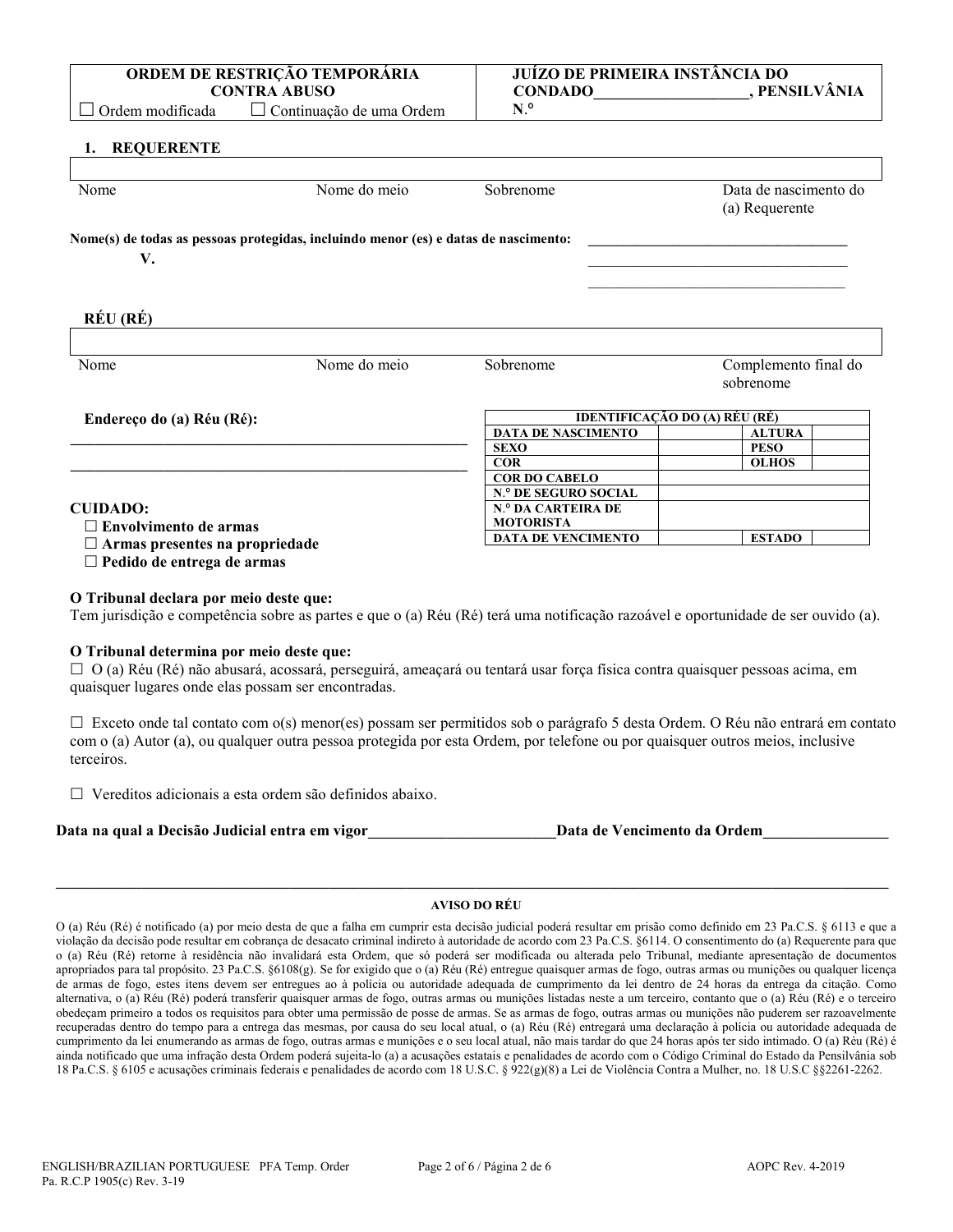upon consideration of the attached Petition for Protection from Abuse, the court hereby enters the following Temporary Order:

- $\Box$  Plaintiff's request for a Temporary Protection Order is **denied.**
- $\Box$  Plaintiff's request for a Temporary Protection Order is **granted.**
- $\Box$  1. Defendant shall not abuse, harass, stalk, threaten, or attempt or threaten to use physical force against any of the above persons in any place where they might be found.

 $\Box$  2. Defendant is evicted and excluded from the residence at: \_\_\_\_\_\_\_\_\_\_\_**\_\_\_\_\_\_\_\_\_\_\_\_\_\_\_\_\_\_\_\_\_\_\_\_\_\_\_\_\_\_\_\_\_\_\_\_\_\_\_\_**

or any other permanent or temporary residence where Plaintiff or any other person protected under this order may live. Plaintiff is granted exclusive possession of the residence. Defendant shall have no right or privilege to enter or be present on the premises of Plaintiff or any other person protected under this order.

 $\square$  3. Except for such contact with the minor child/ren as may be permitted under Paragraph 5 of this order, Defendant is prohibited from having ANY CONTACT with plaintiff, or any other person protected under this order, either directly or indirectly, at any location, including but not limited to any contact at plaintiff's school, business, or place of employment. Defendant is specifically ordered to stay away from the following locations for the duration of this order:

 $\square$  4. Except for such contact with the minor child/ren as may be permitted under Paragraph 5 of this order, Defendant shall not contact plaintiff, or any other person protected under this order, by telephone or by any other means, including through third persons.

 $\mathcal{L}_\text{max}$  and  $\mathcal{L}_\text{max}$  and  $\mathcal{L}_\text{max}$  and  $\mathcal{L}_\text{max}$  and  $\mathcal{L}_\text{max}$  $\mathcal{L}_\text{max}$  , and the set of the set of the set of the set of the set of the set of the set of the set of the set of the set of the set of the set of the set of the set of the set of the set of the set of the set of the

# **5. CUSTODY 5. GUARDA**

 $\Box$  There is a current custody order as to the child/ren of the parties:

 $\mathcal{L}_\text{max}$  and  $\mathcal{L}_\text{max}$  and  $\mathcal{L}_\text{max}$  and  $\mathcal{L}_\text{max}$  and  $\mathcal{L}_\text{max}$ *(County Court and docket number)*

 $\mathcal{L}_\text{max}$  , and the set of the set of the set of the set of the set of the set of the set of the set of the set of the set of the set of the set of the set of the set of the set of the set of the set of the set of the  $\mathcal{L}_\text{max}$  , and the set of the set of the set of the set of the set of the set of the set of the set of the set of the set of the set of the set of the set of the set of the set of the set of the set of the set of the

 $\Box$  THIS ORDER SHALL NOT SUPERSEDE THE CURRENT CUSTODY ORDER.

 $\Box$  THIS ORDER SUPERSEDES ANY PRIOR ORDER RELATING TO CHILD CUSTODY.

E POR MEIO DESTE, no dia\_\_\_\_\_\_\_\_\_\_\_\_\_\_ de

\_\_\_\_\_\_\_\_\_\_\_\_\_,20\_\_\_, em consideração à Petição de Restrição contra Abuso, a Vara dá entrada à seguinte Medida Cautelar:

- $\Box$  O pedido do (a) Autor (a) de uma Medida Cautelar Temporária foi **negado**.
- $\Box$  O pedido do (a) Autor (a) de uma Medida Cautelar Temporária foi **deferido**.
- $\Box$  1. O (a) Réu (Ré) não deverá abusar, acossar, perseguir, ameaçar ou tentar usar força física contra quaisquer das pessoas acima em qualquer lugar em que elas possam ser encontradas.
- $\Box$  2. O (a) Réu (Ré) foi despejado (a) e excluído (a) da residência no seguinte endereço:

**\_\_\_\_\_\_\_\_\_\_\_\_\_\_\_\_\_\_\_\_\_\_\_\_\_\_\_\_\_\_\_\_\_\_\_\_\_\_\_\_\_\_\_\_\_\_\_\_\_\_\_**

ou qualquer outra residência, permanente ou temporária, onde o (a) Requerente ou qualquer outra pessoa, incluída nesta Cautelar, more. Concede-se ao (à) Requerente a posse exclusiva da residência. O (a) Réu (Ré) não terá direitos ou privilégios de entrar ou estar presente nas dependências do (a) Requerente sob a proteção desta Liminar.

- $\Box$  3. Exceto por tal contato com o (s) menor (s), como pode ser permitido pelo Parágrafo 5 desta Liminar, o (a) Réu (Ré) fica proibido de ter QUALQUER CONTATO com o (a) Requerente (es) ou qualquer outra pessoa protegida nesta Cautelar, quer seja direta ou indiretamente, em qualquer local, incluindo, mas não se limitando a qualquer contato com a escola, negócios ou local de trabalho do autor. Ordena-se que o (a) (Réu) (Ré) fique especificamente fora dos seguintes locais pela duração desta decisão judicial:
- $\Box$  4. Exceto onde tal contato com o (s) menor (es) possa ser permitido sob o Parágrafo 5 desta decisão judicial, o (a) Réu (Ré) não entrará em contato com o (a) Requerente, ou qualquer outra pessoa protegida por esta ordem, por telefone ou por quaisquer outros meios, inclusive terceiros.

 $\mathcal{L}_\text{max}$  and  $\mathcal{L}_\text{max}$  and  $\mathcal{L}_\text{max}$  and  $\mathcal{L}_\text{max}$  and  $\mathcal{L}_\text{max}$  $\mathcal{L}_\text{max}$  , and the set of the set of the set of the set of the set of the set of the set of the set of the set of the set of the set of the set of the set of the set of the set of the set of the set of the set of the

 $\Box$  Há uma ordem de guarda do (s) menor (es) das partes:

\_\_\_\_\_\_\_\_\_\_\_\_\_\_\_\_\_\_\_\_\_\_\_\_\_\_\_\_\_\_\_\_\_\_\_\_\_\_\_\_\_\_\_\_\_\_\_\_\_ *(Tribunal Municipal e no . do processo)*

\_\_\_\_\_\_\_\_\_\_\_\_\_\_\_\_\_\_\_\_\_\_\_\_\_\_\_\_\_\_\_\_\_\_\_\_\_\_\_\_\_\_\_\_\_\_\_\_  $\overline{\phantom{a}}$  ,  $\overline{\phantom{a}}$  ,  $\overline{\phantom{a}}$  ,  $\overline{\phantom{a}}$  ,  $\overline{\phantom{a}}$  ,  $\overline{\phantom{a}}$  ,  $\overline{\phantom{a}}$  ,  $\overline{\phantom{a}}$  ,  $\overline{\phantom{a}}$  ,  $\overline{\phantom{a}}$  ,  $\overline{\phantom{a}}$  ,  $\overline{\phantom{a}}$  ,  $\overline{\phantom{a}}$  ,  $\overline{\phantom{a}}$  ,  $\overline{\phantom{a}}$  ,  $\overline{\phantom{a}}$ 

 ESTA ORDEM NÃO SUBSTITUI A PRESENTE ORDEM DE GUARDA.

 ESTA DECISÃO SUBSTITUI QUALQUER DECISÃO JUDICIAL PRÉVIA DE GUARDA.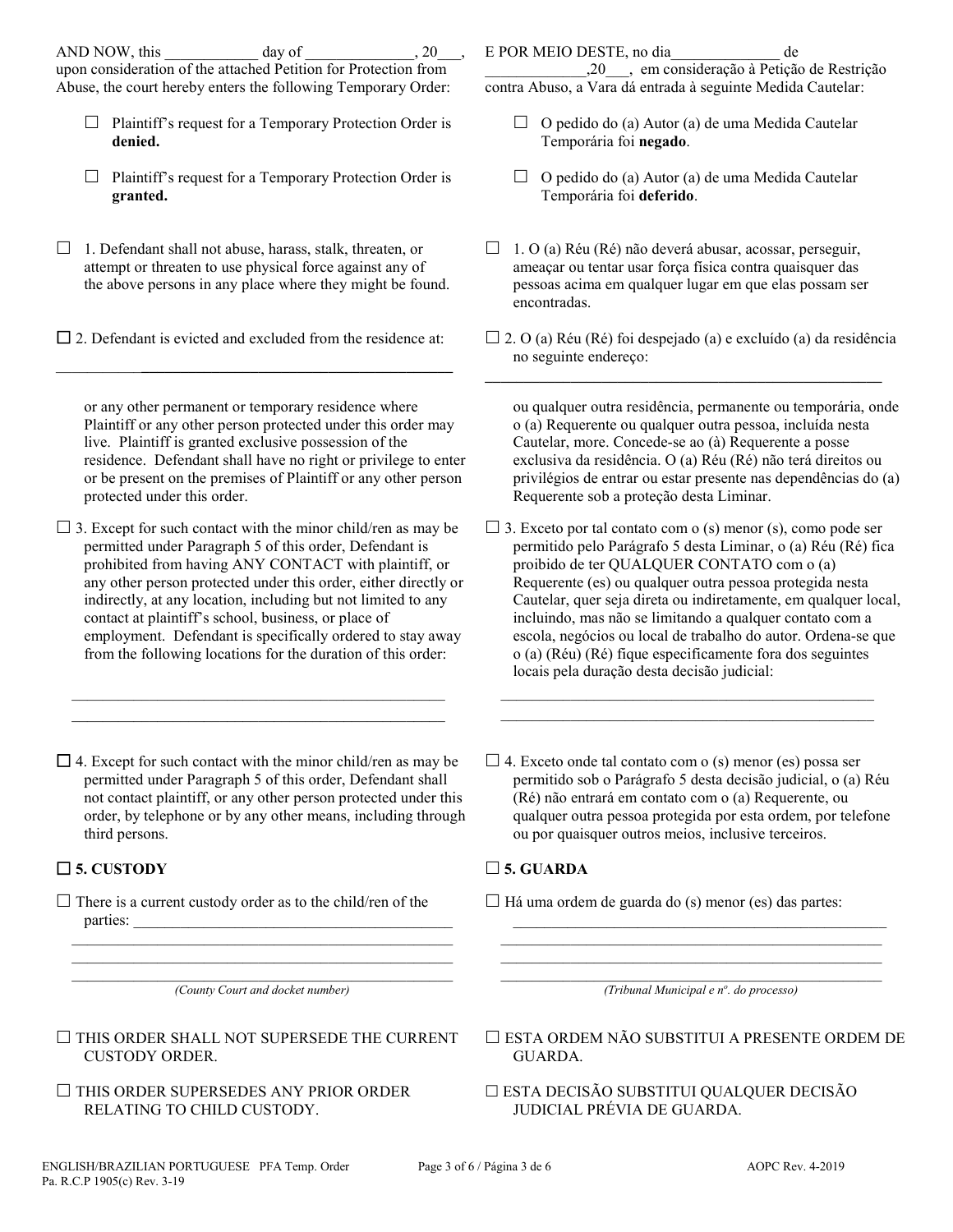$\Box$  Until the final hearing, all contact between Defendant and the  $child$ (ren) shall be limited to the following:

 $\mathcal{L}_\text{max}$  and  $\mathcal{L}_\text{max}$  and  $\mathcal{L}_\text{max}$  and  $\mathcal{L}_\text{max}$  and  $\mathcal{L}_\text{max}$  $\mathcal{L}_\text{max}$  , and the set of the set of the set of the set of the set of the set of the set of the set of the set of the set of the set of the set of the set of the set of the set of the set of the set of the set of the  $\mathcal{L}_\text{max}$  and  $\mathcal{L}_\text{max}$  and  $\mathcal{L}_\text{max}$  and  $\mathcal{L}_\text{max}$  and  $\mathcal{L}_\text{max}$  $\mathcal{L}_\text{max}$  , and the set of the set of the set of the set of the set of the set of the set of the set of the set of the set of the set of the set of the set of the set of the set of the set of the set of the set of the

 $\Box$  Pending the outcome of the final hearing in this matter, Plaintiff is awarded temporary custody of the following minor child/ren:

 $\_$  . The contribution of the contribution of  $\mathcal{L}_\mathcal{A}$  $\mathcal{L}_\mathcal{L}$  , which is a set of the set of the set of the set of the set of the set of the set of the set of the set of the set of the set of the set of the set of the set of the set of the set of the set of the set of  $\mathcal{L}_\mathcal{L}$  , which is a set of the set of the set of the set of the set of the set of the set of the set of the set of the set of the set of the set of the set of the set of the set of the set of the set of the set of

The local law enforcement agency in the jurisdiction where the child/ren are located shall ensure that the child/ren are placed in the care and control of the Plaintiff in accordance with the terms of this order.

## **6. FIREARMS, OTHER WEAPONS, OR AMMUNITION RESTRICTIONS**

 $\square$  Defendant is prohibited from possessing or acquiring any firearms for the duration of this order.

 $\Box$  Defendant shall relinquish to the sheriff or the appropriate law enforcement agency the following firearm licenses owned or possessed by Defendant.

\_\_\_\_\_\_\_\_\_\_\_\_\_\_\_\_\_\_\_\_\_\_\_\_\_\_\_\_\_\_\_\_\_\_\_\_\_\_\_\_\_\_\_\_\_\_\_\_\_ \_\_\_\_\_\_\_\_\_\_\_\_\_\_\_\_\_\_\_\_\_\_\_\_\_\_\_\_\_\_\_\_\_\_\_\_\_\_\_\_\_\_\_\_\_\_\_\_\_

 $\square$  Defendant is directed to relinquish to the sheriff or the appropriate law enforcement agency any firearm, other weapon, or ammunition listed in Attachment A to Temporary Order, which is incorporated herein by reference, under Defendant's control or in Defendant's possession

Defendant may relinquish any firearms, other weapons, or ammunition to the sheriff or the appropriate law enforcement agency. As an alternative, Defendant may relinquish firearms, other weapons, or ammunition to a third party provided Defendant and the third party first comply with all the requirements to obtain a safekeeping permit. Defendant must relinquish any firearm, other weapon, ammunition, or firearm license ordered to be relinquished no later than 24 hours after service of this order. If, due to their current location, firearms, other weapons, or ammunition cannot reasonably be retrieved within the time for relinquishment, Defendant shall provide to the sheriff or the appropriate law enforcement agency an affidavit listing the firearms, other weapons, or ammunition and their current location no later than 24 hours after the service of this order. Failure to timely relinquish any firearm, other weapon, ammunition, or any firearm license shall result in a violation of this order and may result in criminal conviction under the Uniform Firearms Act, 18 Pa.C.S. §6105.

 $\Box$  Até a audiência final, todo o contato entre o (a) Réu (Ré) e o (s) menor (es) deverá ser limitado ao seguinte: \_\_\_\_\_\_\_\_\_\_\_\_

 **\_\_\_\_\_\_\_\_\_\_\_\_\_\_\_\_\_\_\_\_\_\_\_\_\_\_\_\_\_\_\_\_\_\_\_\_\_\_\_\_\_\_\_\_\_\_\_\_\_ \_\_\_\_\_\_\_\_\_\_\_\_\_\_\_\_\_\_\_\_\_\_\_\_\_\_\_\_\_\_\_\_\_\_\_\_\_\_\_\_\_\_\_\_\_\_\_\_\_ \_\_\_\_\_\_\_\_\_\_\_\_\_\_\_\_\_\_\_\_\_\_\_\_\_\_\_\_\_\_\_\_\_\_\_\_\_\_\_\_\_\_\_\_\_\_\_\_\_ \_\_\_\_\_\_\_\_\_\_\_\_\_\_\_\_\_\_\_\_\_\_\_\_\_\_\_\_\_\_\_\_\_\_\_\_\_\_\_\_\_\_\_\_\_\_\_\_\_**

 Até que o resultado da audiência final seja decidido sobre esta questão, concede-se a guarda temporária do (s) menor (es):

 $\frac{1}{2}$  ,  $\frac{1}{2}$  ,  $\frac{1}{2}$  ,  $\frac{1}{2}$  ,  $\frac{1}{2}$  ,  $\frac{1}{2}$  ,  $\frac{1}{2}$  ,  $\frac{1}{2}$  ,  $\frac{1}{2}$  ,  $\frac{1}{2}$  ,  $\frac{1}{2}$  ,  $\frac{1}{2}$  ,  $\frac{1}{2}$  ,  $\frac{1}{2}$  ,  $\frac{1}{2}$  ,  $\frac{1}{2}$  ,  $\frac{1}{2}$  ,  $\frac{1}{2}$  ,  $\frac{1$  **\_\_\_\_\_\_\_\_\_\_\_\_\_\_\_\_\_\_\_\_\_\_\_\_\_\_\_\_\_\_\_\_\_\_\_\_\_\_\_\_\_\_\_\_\_\_\_\_\_ \_\_\_\_\_\_\_\_\_\_\_\_\_\_\_\_\_\_\_\_\_\_\_\_\_\_\_\_\_\_\_\_\_\_\_\_\_\_\_\_\_\_\_\_\_\_\_\_\_**

As autoridades locais, da jurisdição onde o(s) menor(es) se encontram, deverão assegurar que o(s) menor(es) sejam colocados aos cuidados e controle do(a) Requerente, de acordo com os termos desta Ordem.

### **6. RESTRIÇÕES DE ARMAS DE FOGO, OUTRAS ARMAS, OU MUNIÇÃO**

Check all that apply: Marque todas as que se aplicarem:

- $\Box$  O (a) Réu (Ré) fica proibido (a) de possuir ou adquirir quaisquer armas de fogo pela duração desta Ordem.
- $\Box$  O (a) Réu (Ré) deverá entregar à polícia ou autoridade adequada de cumprimento da lei as seguintes licenças de armas de fogo de propriedade ou posse do (a) Réu (Ré)\_\_\_\_\_\_\_\_\_\_\_\_\_\_\_\_\_\_\_\_\_\_\_\_\_\_\_\_\_\_\_\_\_\_\_\_\_\_\_\_\_\_\_\_\_\_

 $\Box$  Ordena-se que o (a) Réu (Ré) entregue à polícia ou autoridade adequada de cumprimento da lei todas as armas de fogo ou munições listadas no Anexo A da Cautelar Temporária que será aqui considerado como referência, sob controle ou posse do Réu

O (a) Requerente deverá entregar quaisquer armas de fogo, outras armas, ou munições à polícia ou autoridade adequada de cumprimento da lei. Como alternativa, o (a) Réu (Ré) poderá entregar quaisquer armas de fogo, outras armas, ou munições a um terceiro contanto que o Réu e o terceiro obedeçam primeiramente todos os requisitos para obter posse de armas. O (a) Réu (Ré) deverá entregar quaisquer armas de fogo, outras armas, e munições ou licenças de armas de fogo cuja entrega tenha sido solicitada, em até 24 horas após a intimação desta Cautelar. Se as armas de fogo, outras armas, ou munições não puderem ser razoavelmente recuperadas dentro do tempo para o abandono das mesmas, por causa do seu local atual, o (a) Réu (Ré) entregará uma declaração à polícia ou autoridade adequada de cumprimento da lei, enumerando as armas de fogo, outras armas, e munições e seu local atual, em até 24 horas após ter sido intimado. O nãocumprimento em tempo hábil de entregar qualquer arma de fogo, outras armas, munições, ou outras licenças de armas de fogo resultará em uma infração desta decisão judicial e poderá acarretar acusações criminais de acordo com a Lei Uniforme de Armas de Fogo, Pa.C.S. §6105.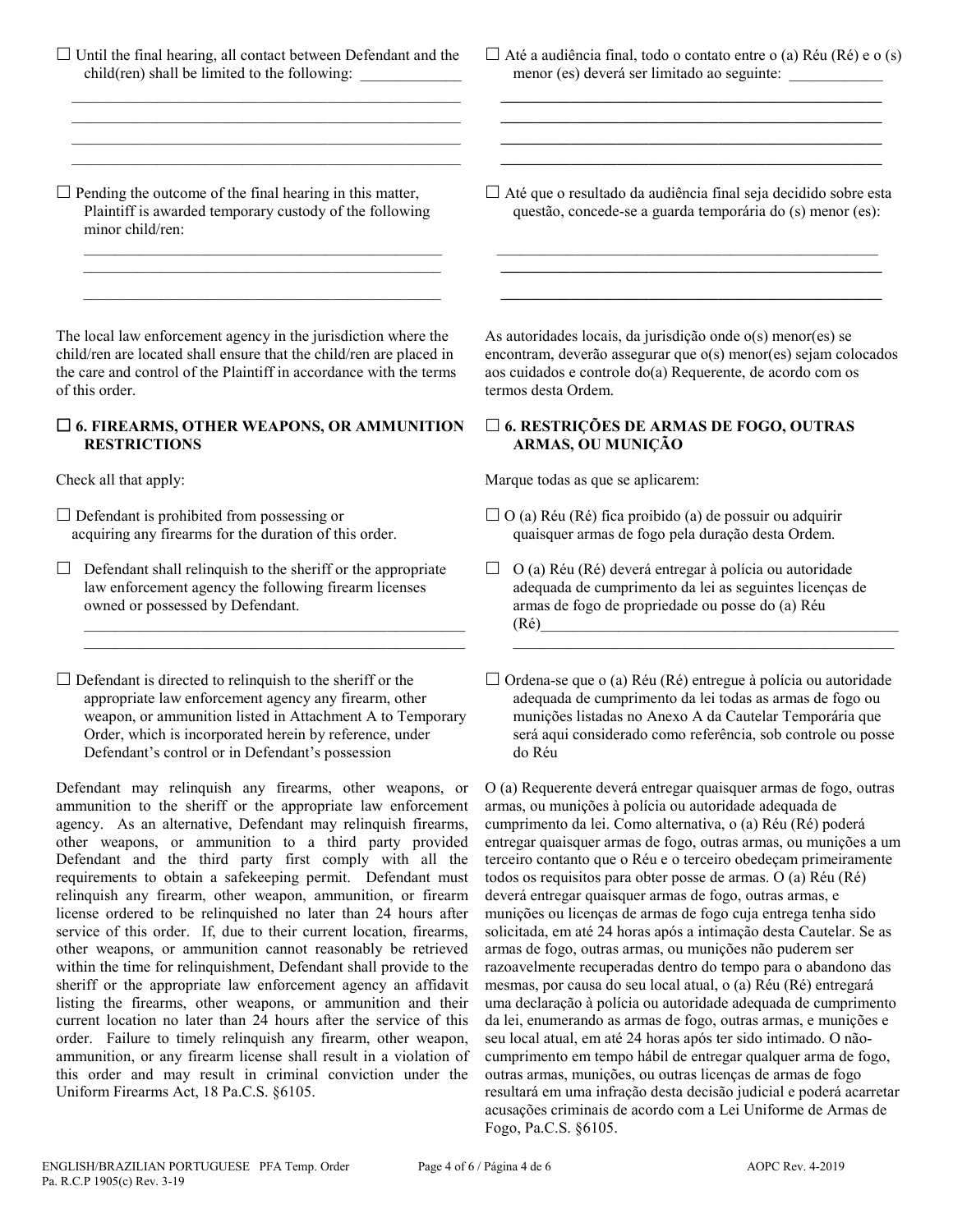$\square$  Defendant is prohibited from stalking, as defined in 18 Pa.C.S. §2709.1, or harassing, as defined in 18 Pa.C.S. §2709, the following family and household members of Plaintiff.

 $\Box$  7. The following additional relief is granted:  $\Box$  7. A seguinte reparação adicional é concedida:

 $\Box$  O (a) Réu (Ré) fica proibido (a) de perseguir, conforme definido em 18 Pa.C.S. §2709.1, ou assediar, como definido em 18 Pa.C.S. §2709, a seguinte família e membros da casa do (a) Requerente.

| Name / Nome                                                                                                                                                                                                                                                                                                                                                                                                                                           | Address (optional) / Endereço (opcional) |                                                                                                                                                                                                                                                                                                                                                                                                                                                     | Relationship to Plaintiff /<br>Parentesco com o (a) Requerente                                                                                                                                |  |
|-------------------------------------------------------------------------------------------------------------------------------------------------------------------------------------------------------------------------------------------------------------------------------------------------------------------------------------------------------------------------------------------------------------------------------------------------------|------------------------------------------|-----------------------------------------------------------------------------------------------------------------------------------------------------------------------------------------------------------------------------------------------------------------------------------------------------------------------------------------------------------------------------------------------------------------------------------------------------|-----------------------------------------------------------------------------------------------------------------------------------------------------------------------------------------------|--|
|                                                                                                                                                                                                                                                                                                                                                                                                                                                       |                                          |                                                                                                                                                                                                                                                                                                                                                                                                                                                     |                                                                                                                                                                                               |  |
| $\Box$ Other relief:                                                                                                                                                                                                                                                                                                                                                                                                                                  |                                          |                                                                                                                                                                                                                                                                                                                                                                                                                                                     | $\Box$ Outros pedidos:                                                                                                                                                                        |  |
| $\Box$ 8. The Pennsylvania State Police, the municipal police, or the<br>sheriff shall accompany Plaintiff to his or her residence to<br>retrieve personal belongings or accompany Plaintiff while the<br>petition or order is served on Defendant.<br>$\Box$ 9. A certified copy of this order shall be provided to the sheriff<br>or police department where plaintiff resides and any other<br>agency specified hereafter: (insert name of agency) |                                          | □ 8. A Polícia Estadual da Pensilvânia, a polícia municipal ou<br>delegado deverão acompanhar o Requerente à sua residência<br>para coletar seus pertences pessoais ou acompanhar o<br>Requerente enquanto a petição ou ordem for executada sobre<br>ele.<br>□ 9. Uma cópia certificada desta Ordem deverá ser apresentada à<br>polícia onde o (a) Requerente mora e quaisquer outras<br>autoridades aqui especificadas: (insira o nome da agência) |                                                                                                                                                                                               |  |
| $\Box$ 10. THIS ORDER SUPERSEDES ANY PRIOR<br>PROTECTION FROM ABUSE ORDER OBTAINED BY<br>THE SAME PLAINTIFF AGAINST THE SAME<br>DEFENDANT.                                                                                                                                                                                                                                                                                                            |                                          | □ 10. ESTA ORDEM SUBSTITUI QUALQUER PRÉVIA<br>RESTRIÇÃO CONTRA ABUSO OBTIDA CONTRA O<br><b>MESMO AUTOR.</b>                                                                                                                                                                                                                                                                                                                                         |                                                                                                                                                                                               |  |
| $\Box$ 11. THIS ORDER APPLIES IMMEDIATELY TO<br>DEFENDANT AND SHALL REMAIN IN EFFECT UNTIL<br>MODIFIED OR TERMINATED BY THIS COURT AFTER<br>NOTICE AND HEARING.                                                                                                                                                                                                                                                                                       | OR UNTIL OTHERWISE                       | ATÉ                                                                                                                                                                                                                                                                                                                                                                                                                                                 | $\square$ 11. ESTA ORDEM SE APLICA IMEDIATAMENTE AO (À)<br>RÉU (RÉ) E DEVERÁ PERMANECER EM VIGOR<br>OU ATÉ TER SIDO<br>MODIFICADA OU TERMINADA POR ESTE TRIBUNAL<br>APÓS CITAÇÃO E AUDIÊNCIA. |  |
|                                                                                                                                                                                                                                                                                                                                                                                                                                                       | <b>NOTICE TO DEFENDANT</b>               |                                                                                                                                                                                                                                                                                                                                                                                                                                                     |                                                                                                                                                                                               |  |

Defendant is hereby notified that failure to obey this order may result in arrest as set forth in 23 Pa.C.S. § 6113 and that violation of the order may result in a charge of indirect criminal contempt as set forth in 23 Pa.C.S. §6114. Consent of Plaintiff to Defendant's return to the residence shall not invalidate this order, which can only be changed or modified through the filing of appropriate court papers for that purpose. 23 Pa.C.S.  $\S6108(g)$ .

If Defendant is required to relinquish any firearms, other weapons, ammunition, or any firearm license, those items must be relinquished to the sheriff or the appropriate law enforcement agency within 24 hours of the service of this order. As an alternative, Defendant may relinquish any firearm, other weapon, or ammunition listed herein to a third party provided Defendant and the third party first comply with all requirements to obtain a safekeeping permit. If, due to their current location, firearms, other weapons, or ammunition cannot reasonably be retrieved within the time for relinquishment, Defendant shall provide an affidavit to the sheriff or the appropriate law enforcement agency listing the firearms, other weapons, or ammunition and their current location no later than 24 hours after service of this order. Defendant is further notified that violation of this order may subject him/her to state charges and penalties under the Pennsylvania Crimes Code under 18 Pa.C.S. § 6105 and to federal criminal charges and penalties under 18 U.S.C. § 922(g)(8) and the Violence Against Women Act, 18 U.S.C. §§2261-2262.